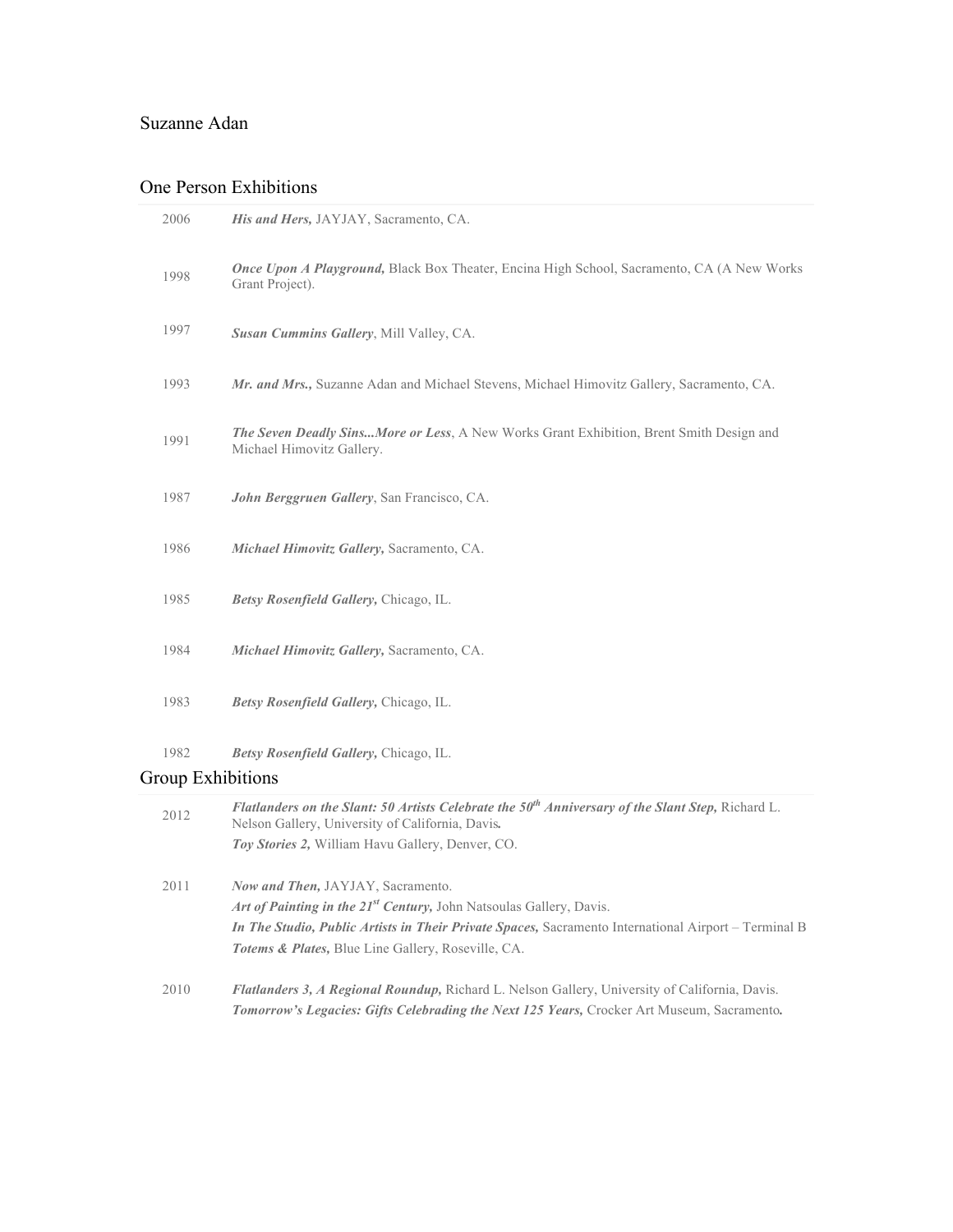|      | <i>Exquisite Corpse</i> , Archival Framing, Sacramento.                                                               |
|------|-----------------------------------------------------------------------------------------------------------------------|
|      | Art of Painting in the 21st Century Exhibition, John Natsoulas Gallery, Davis, CA.                                    |
|      | In Public: Designing Art for the Sacramento International Airport, Center for Contemporary Art,<br>Sacramento, CA.    |
| 2008 | <i>Eccentric Imagery</i> , Blue Line Gallery, Roseville, CA.                                                          |
|      | Play Time, Sacramento International Airport, Terminal B, Sacramento, CA.                                              |
|      | <b>The Dark Side of the Mouse, The Center for Contemporary Art, Sacramento, CA.</b>                                   |
| 2006 | Artful Jesters, Pence Gallery, Davis, CA.                                                                             |
|      | Art from Adeliza's Candy Store, Folsom History Museum, Folsom, CA.                                                    |
| 2001 | Mr. and Mrs., Suzanne Adan and Michael Stevens, Robert Else Gallery, California State University,<br>Sacramento, CA.  |
|      | Altares Nuevos: Offerings By Contemporary Artists, Crocker Art Museum, Sacramento, CA.                                |
| 2000 | Two Decades of Art at the John Natsoulas Gallery, John Natsoulas Gallery, Davis, CA.                                  |
|      | Cats and Dogs, Jean Albano Gallery, Chicago, IL.                                                                      |
| 1999 | <b>Bob Arneson and Friends, John Natsoulas Gallery, Davis, CA.</b>                                                    |
| 1998 | Self Expressions 1998, Solomon Dubnick Gallery, Sacramento, CA.                                                       |
|      | Mr. and Mrs., Suzanne Adan and Michael Stevens, San Joaquin Delta College, Stockton, CA.                              |
| 1997 | <b>Small Works, Susan Cummins Gallery, Mill Valley, CA.</b>                                                           |
|      | CSUS/50, Crocker Art Museum, Sacramento, CA.                                                                          |
|      | For Funk's Sake, John Natsoulas Gallery, Davis, CA.                                                                   |
| 1996 | <b>The Abstract Surface/The Illusion, Sierra College Library Gallery, Rocklin, CA.</b>                                |
|      | <b>Painting Exhibition, John Natsoulas Gallery, Davis, CA.</b>                                                        |
|      | Made in Sacramento, Crocker Art Museum, Sacramento, CA.                                                               |
|      | Mr. and Mrs., Suzanne Adan and Michael Stevens, American River College Art Gallery, Sacramento,<br>CA.                |
| 1995 | Gun, Michael Himovitz Gallery, Sacramento, CA.                                                                        |
| 1994 | Building a Collection: Building A Decade of Gifts, Crocker Art Museum, Sacramento, CA.                                |
|      | The Art of Collecting: The Artist As A Collector, Memorial Union Art Gallery, University of<br>California, Davis, CA. |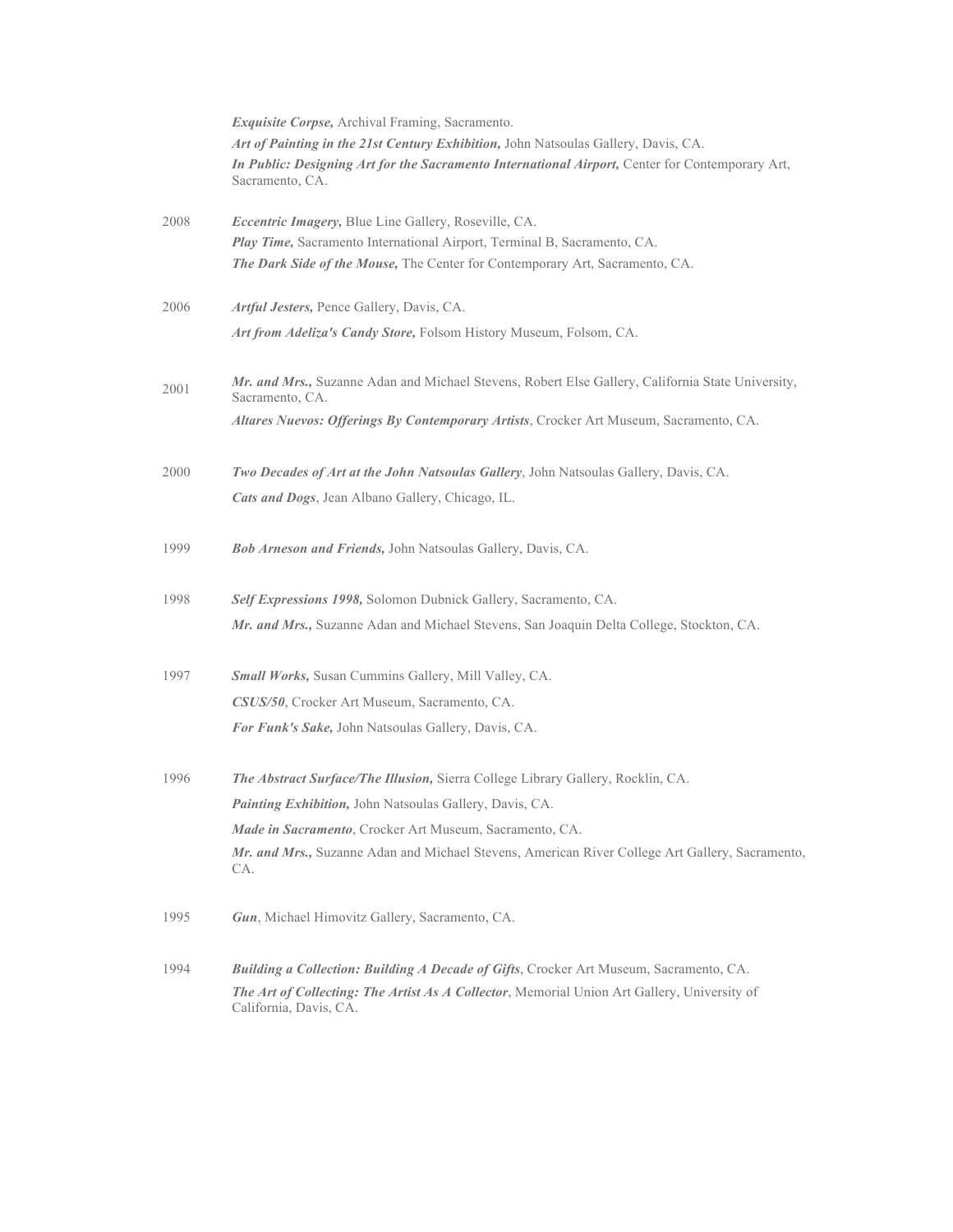|      | The Michael Himovitz Gallery, Crocker Art Museum, Sacramento, CA.                                                                                           |
|------|-------------------------------------------------------------------------------------------------------------------------------------------------------------|
| 1993 | <b>Ink and Clay</b> , Holmes Fine Art Gallery, San Jose, CA.                                                                                                |
| 1992 | Ceramic Figures, Michael Himovitz Gallery, Sacramento, CA.                                                                                                  |
|      | Discovery!, Contemporary California Narrations, American Cultural Center, Brussels, Belgium and<br>Himovitz/Miller Gallery, the Pavillions, Sacramento, CA. |
| 1991 | Group Exhibition: James D. Phelan Art Awards in Printmaking, Kala Institute Gallery, Berkeley,<br>CA.                                                       |
|      | <b>Black and White in Color, Spectrum/Himovitz Gallery, San Francisco, CA.</b>                                                                              |
|      | A Tribute Exhibition: Works on Paper and Sculpture by Crocker Kingsley Artists, Crocker Art<br>Museum, Sacramento, CA.                                      |
| 1990 | Suzanne Adan and Michael Stevens, A Survey, Memorial Union Art Gallery, University of<br>California, Davis, CA.                                             |
|      | California Eccentrics, Univeristy of Illinois, Illini Union Gallery, Champagne-Ubana, IL.                                                                   |
|      | Women of the 90s, Michael Himovitz Gallery, Sacramento, CA.                                                                                                 |
| 1989 | What the Music Looks Like, Michael Himovitz Gallery, Sacramento, CA.                                                                                        |
| 1988 | Contra Costa Contemporary Collections, Hearst Art Gallery, Saint Mary's College, Moraga, CA.                                                                |
|      | Humorists: Artists from the Michael Himovitz Gallery, Art Gallery, Merced College, Merced, CA.                                                              |
|      | Northern California Art Since 1945, Library Gallery, Crocker Art Museum, Sacramento, CA.                                                                    |
|      | <b>Animal Imagery, Susan Cummins Gallery, Mill Valley, CA.</b>                                                                                              |
|      | <b>The Dog Show, Braunstein/Quay Gallery, San Francisco, CA.</b>                                                                                            |
|      | <b>CSUS Forty Years of Art.</b> , Robert Else Gallery, California State University, Sacramento, CA.                                                         |
| 1987 | Contemporary Illumination, Himovitz/Jenson Gallery, Sacramento, CA.                                                                                         |
|      | Suzanne Adan and Michael Stevens, Richard H. Reynolds Gallery, University of the Pacific,<br>Stockton, CA.                                                  |
| 1986 | Art Bridge, Community Center, Kobe, Japan                                                                                                                   |
|      | Drawings from Northern California, Memorial Union Art Gallery, University of California, Davis,<br>CA.                                                      |
| 1985 | <b>Suzanne Adan &amp; Michael Stevens, New Mexico State University, Las Cruces, New Mexico.</b>                                                             |
|      | Recent Acquisitions, John Berggruen Gallery, San Francisco, CA.                                                                                             |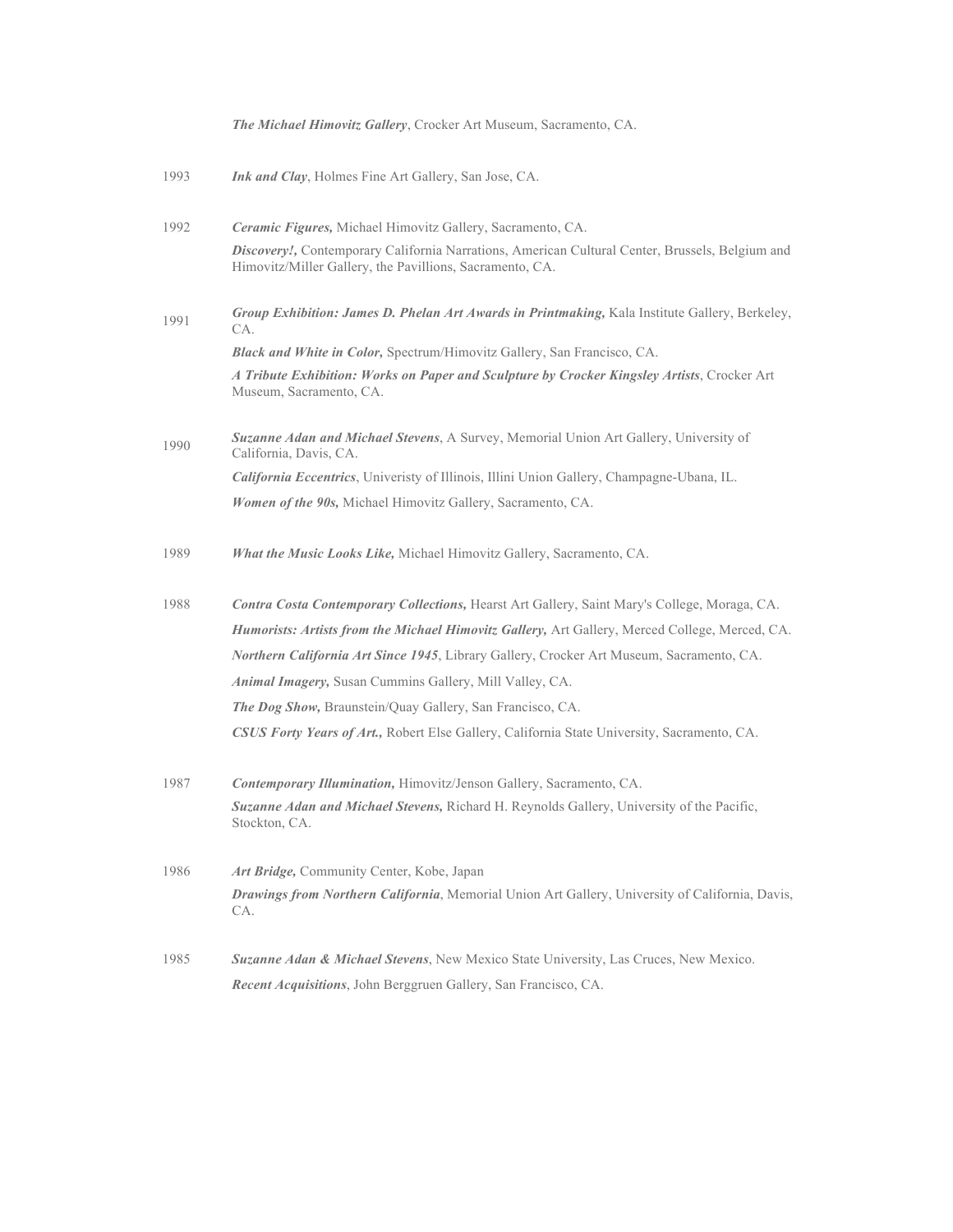| 1984 | Small Wonder, Jan Baum Gallery, Los Angeles, CA.                                                                                                              |
|------|---------------------------------------------------------------------------------------------------------------------------------------------------------------|
|      | <b>The Finals in Painting and Sculpture</b> , Jan Baum Gallery, Los Angeles, CA.                                                                              |
|      | A Dozen Women, Himovitz/Salomon Gallery, Sacramento, CA.                                                                                                      |
|      |                                                                                                                                                               |
| 1983 | Interface: The Artists of Michael Himovitz Gallery, University of the Pacific, Stockton, CA.                                                                  |
|      |                                                                                                                                                               |
| 1982 | California Connections: Sacramento State College, The Early 70s, Joseph Chowning Gallery, San<br>Francisco; The Laguna Beach Museum of Art, Laguna Beach, CA. |
|      |                                                                                                                                                               |
| 1981 | Welcome to the Candy Store, Crocker Art Museum, Sacramento, CA.                                                                                               |
|      |                                                                                                                                                               |
| 1980 | <b>Peaceable Kingdom, Fuller Goldeen Gallery, San Francisco, CA.</b>                                                                                          |
|      | Suzanne Adan and Michael Stevens, Tempo Gallery, Crocker Art Museum, Sacramento, CA.                                                                          |
|      | Suzanne Adan, Judith Linhares, & Don Meyer, Richard L. Nelson Gallery, University of California,                                                              |
| 1979 | Davis                                                                                                                                                         |
|      |                                                                                                                                                               |
| 1978 | Group Show, Candy Store Art Gallery, Folsom, CA.                                                                                                              |
| 1977 | Group Show, Candy Store Art Gallery, Folsom, CA.                                                                                                              |
|      |                                                                                                                                                               |
| 1976 | Candy Store Gallery Artists, American River College Art Gallery, Sacramento, CA.                                                                              |
|      |                                                                                                                                                               |
| 1975 | Fifty Years of Crocker Kingsley, Crocker Art Museum, Sacramento, CA.                                                                                          |
|      | Group Show, Candy Store Art Gallery, Folsom, CA.                                                                                                              |
|      | Extraordinary Realities, Whitney Museum of American Art, New York, NY. Traveled to Everson                                                                    |
| 1974 | Museum of Art, Syracuse, NY; The Contemporary Arts Center, Cincinnati, OH.                                                                                    |
| 1972 | Sacramento Valley Show, E. Walters Gallery, San Francisco Art Institute, San Francisco, CA.                                                                   |
|      |                                                                                                                                                               |
| 1971 | San Francisco Art Intitute Centennial Exhibition, San Francisco Mueum of Modern Art, San<br>Francisco, CA.                                                    |
|      | Group Show, Candy Store Art Gallery, Folsom, CA.                                                                                                              |
|      |                                                                                                                                                               |
| 1970 | 1970 Drawing Invitational Exhibition, E. Walters Gallery, San Francisco Art Institute, San Francisco,<br>CA.                                                  |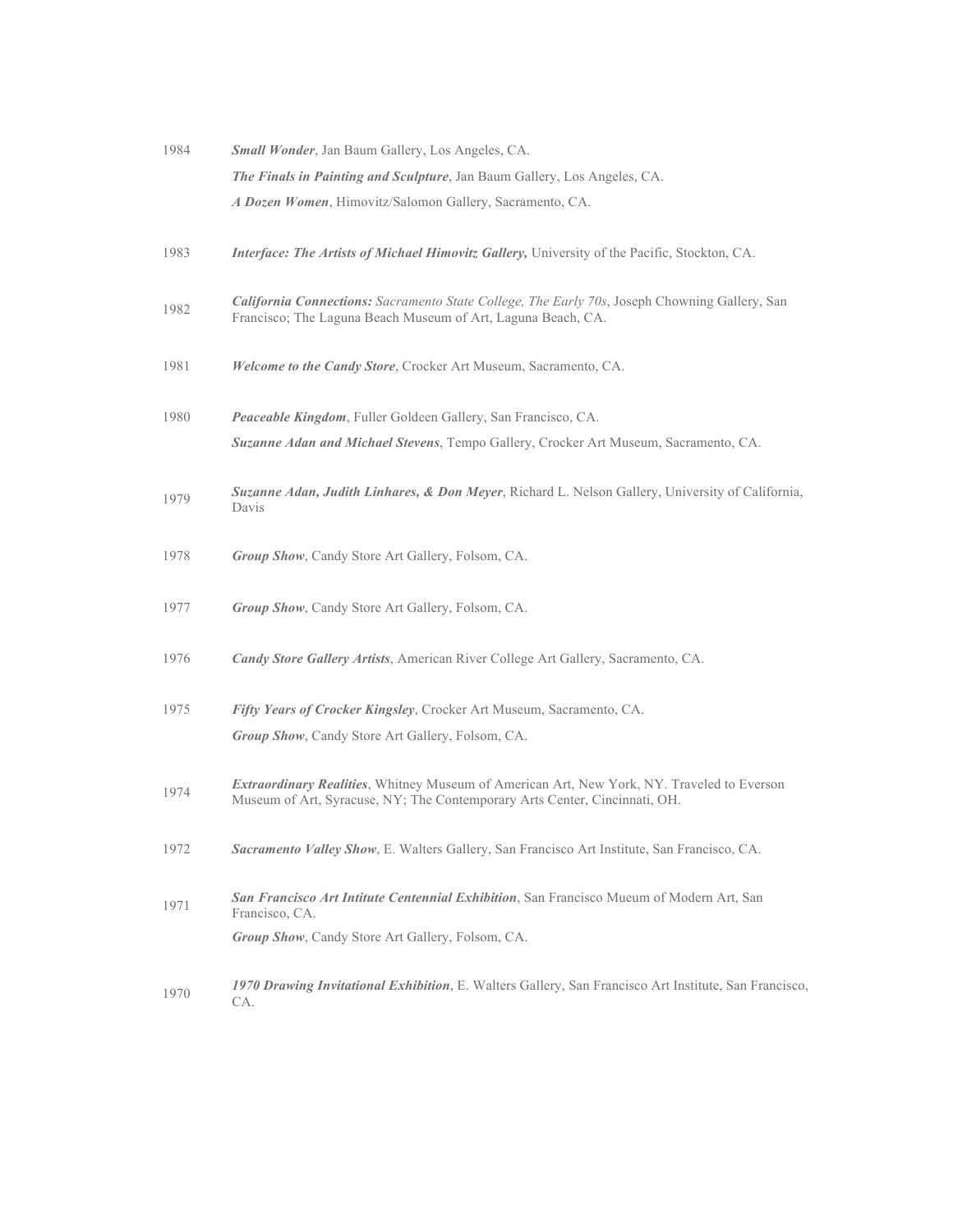| Awards                     |                                                                                                                              |  |  |
|----------------------------|------------------------------------------------------------------------------------------------------------------------------|--|--|
| 2000                       | Distinguished Service Award, Sponsored by the CSUS Alumni Association.                                                       |  |  |
| 1996                       | New Works Grant, Sacramento Metropolitan Arts Commission.                                                                    |  |  |
| 1991                       | James D. Phelan Art Award in Printmaking, San Francisco Foundation & Kala Institute, Berkeley,<br>CA.                        |  |  |
| 1990                       | <b>New Works Grant, Sacramento Metropolitan Arts Commission.</b>                                                             |  |  |
| 1973                       | <b>Purchase Award, Crocker Art Museum, Sacramento, CA.</b>                                                                   |  |  |
| <b>Public Art Projects</b> |                                                                                                                              |  |  |
| 2011                       | Glass Mosaic Floor, Terminal B, Sacramento International Airport, Sacramento, CA.                                            |  |  |
| 2009                       | Ceramic Tile Mural, Jacinto Creek Park, Sacramento, Sacramento Metropolitan Arts Commission.                                 |  |  |
| 2002                       | Ceramic Tile Murals, East End Project, Child Care Facility, State of California, Department of<br>Education, Sacramento, CA. |  |  |
| 1990                       | Ceramic Tile Murals, Courtyard, University of California Davis Medical Center, Sacramento, CA.                               |  |  |
|                            | <b>Ceramic Tile Murals</b> , Two Median Strips, Natoma Station, Folsom, CA.                                                  |  |  |

## Public Collections

*California State Fair Permanent Collection*, Sacramento, CA. *Continental Bank*, Houston, TX. *Crocker Art Museum*, Sacramento, CA. *Impact Communications*, Bloomington, IL. *Livinston & Mattesich*, Sacramento, CA.

## **PRIVATE COLLECTIONS**

**Thomas DeWitt,** Sacramento, CA